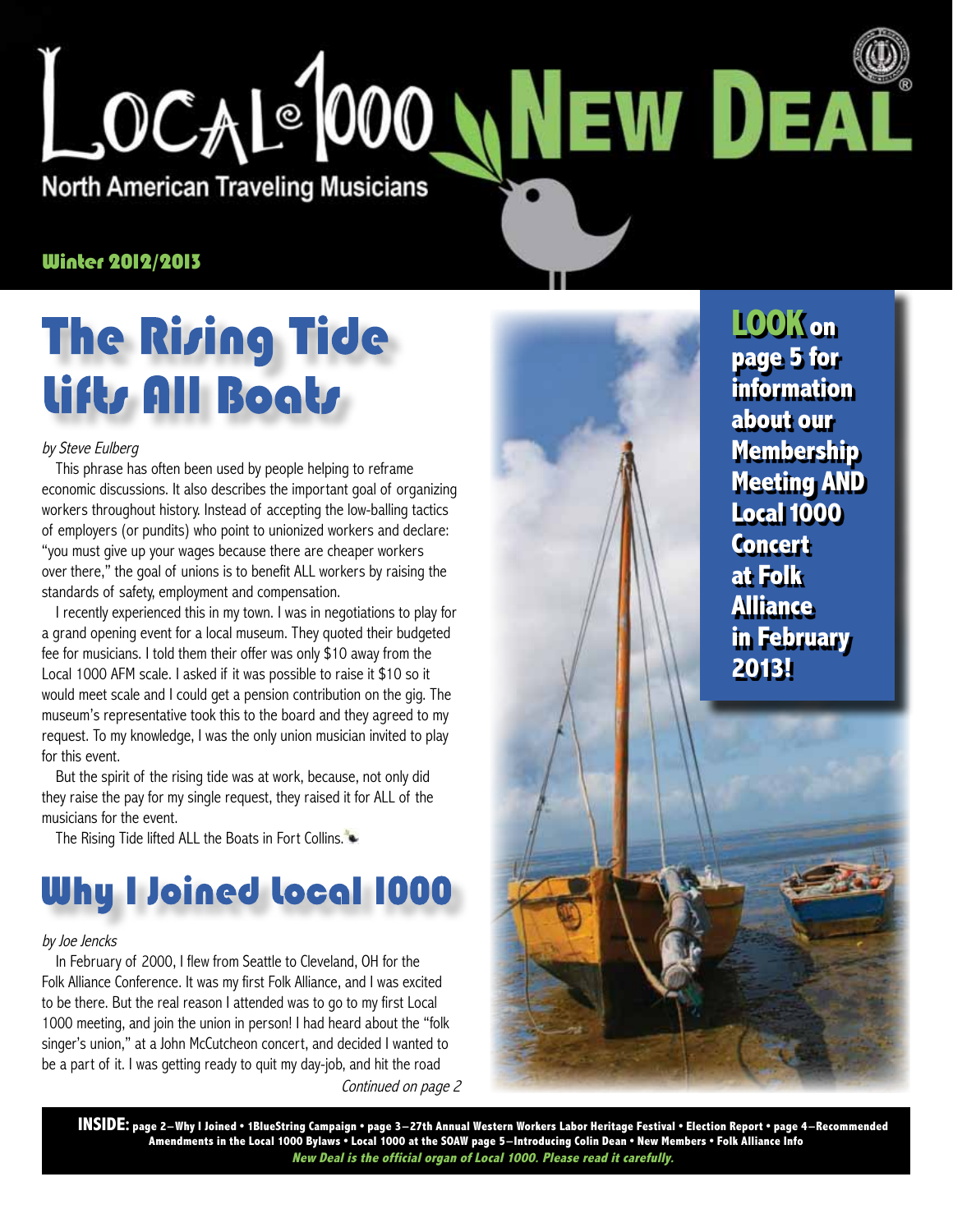#### **Upcoming Meetings...**

Executive Board Retreat Feb 20-21, 2013 at the Delta Chelsea Hotel, Toronto, Ontario

Membership Meeting 4 pm, Feb 20, 2013 at the Delta Chelsea Hotel, Toronto just prior to the Folk Alliance Meeting. Food will be provided! (You do NOT need to be registered for the Folk Alliance to attend this meeting.)

The Fall Executive Board Retreat and Membership Meeting have yet to be scheduled.

#### **Find Local 1000 on Facebook & Twitter**

212-843-8726 E-mail: together@local1000.org Amy Fix: office@local1000.org Asst. Office Manager: Colin Dean

billing@local1000.org

#### LOCAL 1000 OFFICERS:

President: TRET FURE 608-469-4007 • president@local1000.org Canadian Vice-President: KEN WHITELEY 416-533-9988 • vicepresidentcanada@local1000.org Vice President: DEBRA COWAN 508-662-9746 • vicepresident@local1000.org Secretary-Treasurer: STEVE EULBERG 970-222-8358 • secretarytreasurer@local1000.org

> Midwestern Regional Rep AARON FOWLER 316-207-4715 repwest@local1000.org

> Western Regional Rep MELINDA PITTMAN 503-288-5181 repwest@local1000.org

> Eastern Regional Rep CHARLIE PILZER 301-891-9035 repeast@local1000.org

#### New Deal Editor: Steve Eulberg

Contributing Editors: Debra Cowan, Joe Jencks

Graphic Editor: Jan Hammond

Member News Editor: Joe Jencks

NEW DEAL is the official organ of the North American Traveling Musicians Union, Local 1000, AFM

full-time. And, I was in the process of acquiring the tools I would need to do this work to the best of my ability. I bought a new car for touring, my first cell phone, my first laptop, and a performance worthy guitar. (All of which I spent years paying off, but I used every one of those tools daily!) I set up a merchant services account for the first time, so that I could accept credit cards for sales, and I joined Local 1000. I mean you wouldn't build a new house with cheap tools would you? No! You'd go get the right tools for the job so that you could do good work, and be safe and protected on the job.

And that's what Local 1000 did for me in those first years. It gave me a sense of protection. When I filed contracts on gigs, I felt proud to do so. I was a member of a union that I believed in! And it made me want to rise to the occasion, to be my very best on and off stage, to celebrate the professional and artistic integrity that I still believe to be the mark of a serious union musician. And, it made me work harder for my art and my business. I got instrument insurance, filed contracts, started my pension plan, and most of all, I began to connect with other Local 1000 members across the country. I took our membership roster and began to send letters, make phone calls, and seek advice from more established colleagues. I forged relationships, and received mentoring from dozens of union members. And in so doing, I learned more about the trade and craft of being a professional touring musician. I received informal mentoring from numerous people who had more experience than myself, and who generously shared their knowledge with a junior colleague. And as a direct result of the support of my union sisters and brothers, I am just starting my  $14<sup>th</sup>$  year of touring.

I am grateful for my membership in Local 1000. Over the years I have served on a couple of committees, spent several years on the board, and shared artistic and trade information with colleagues, while working for the betterment of our community. But most of all, I have built friendships that will last a lifetime! I continue to take a great deal of pride in being a member a remarkable organization: a union built from the ground up by working musicians, for working musicians! I am on the long road with my music and my union. How about you?.

## **Why I Joined Local 1000**

#### From Eric Erickson:

I joined Local 1000 for the pension fund, the equipment insurance and the legal support, all of which I have taken advantage of. But the unexpected benefit has been that when I'm all by myself, setting up my gear for a gig, I never feel that I'm alone. Whatever may come up, I know that I have the support of a community of performers who know what I'm going through and are there if I need them. It's also one of the cleverest groups of wiseacres I've ever met; the member meetings are fun!

E² – Woodstock's EXTRA-Sensitive Singer/Songwriter www.EricErickson.com

### **The IBlueString** Campaign

Are you a guitar player? Have the recent sexual abuse headlines made you want to support the survivors? Well, now you can.

1BlueString is a campaign that asks guitarists to replace one of their six guitar strings (the low E string) with a free blue guitar string to symbolize the 1 in 6 men who have dealt with some form of sexual abuse in childhood. You can register to receive free blue strings and picks. The idea is for you to share your support with others by:

1. Sharing the statistic that 1 in 6 men in the U.S. faced unwanted or abusive sexual experiences before the age of 18.

2. Uploading a photo showing you and your blue string on 1BlueString.org, then sharing it via Facebook or Twitter so others can see your support.

3. Telling people about the resources on 1in6.org

4. Letting others know how they can help through donations.

Strings are available in medium gauge (electric is .046 and acoustic is .054). You can find out more about the campaign and order a pack of three free strings by going to http:// www.1bluestring.org/get-the-kit/

Thanks for helping to raise public awareness in our society about childhood sexual abuse. Thanks to member Karen Brandow for bringing this to our attention!

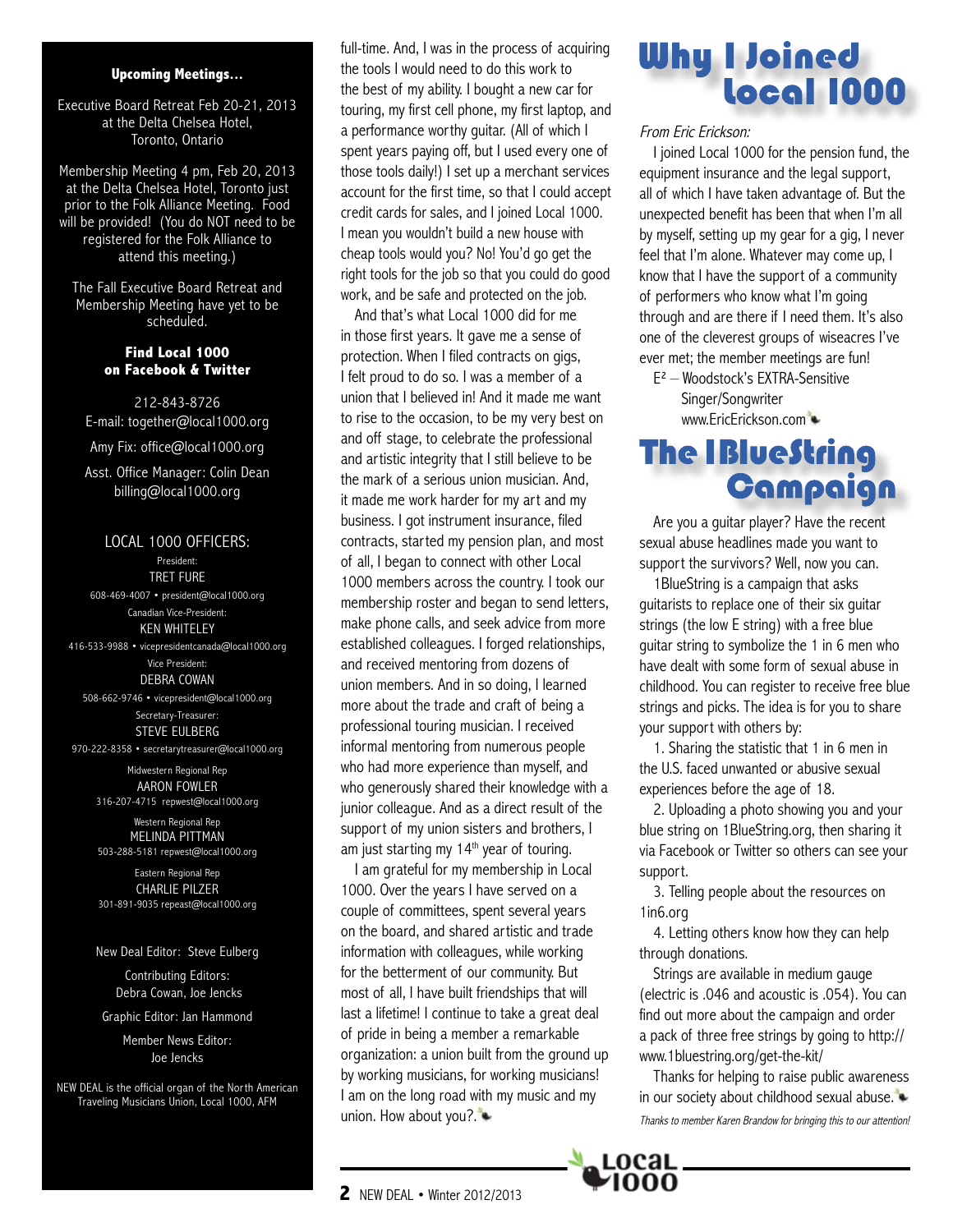

# 2013 Wertern Workers Labor Heritage Festival

#### by Hali Hammer

The 27th Annual Western Workers Labor Heritage Festival will be held January 18, 19 and 20, 2013 (Martin Luther King weekend), at Machinists' Hall, 1511 Rollins Road, Burlingame. Come sing the good songs, watch films and live shows, participate in workshops, all in support of the labor movement and its heritage. Most importantly, come join us and meet up with friends, old and new.

The festivities begin on Friday night with a song and poetry swap - guitars, singers and poets in a circle of solidarity - as old songs are once again strummed and new songs and poems are submitted for consideration. Saturday is Workshop Day with a variety of topics examined, among them: Hali Hammer and Bobbie Rabinowitz leading Occupy Songs, Eric Drooker on Telling Stories Through Art, Jim and Eddie Yuen speaking of the Politics of Catastrophism, Patrice O'Neill documenting communities who are Standing Up Against Hatred: Not In Our Town, and Lyn Marie Smith presenting Motown Labor Music. Films will be screened: Walkout (Moctezuma Esparza's story of a 1968 student boycott by Chicano students), Brother Outsider, (a film about gay rights and the life of Bayard

Rustin, historic civil rights activist), Salt of the Earth (documenting a 1951 strike by the largely Latino Local 890 of the Mine, Mill and Smelter Workers Union), and Boycott (a story of the Montgomery bus boycott told from the organizers' viewpoint). Later, a Saturday night Arts Exchange will feature the Rockin' Solidarity Labor Chorus. Sunday offers additional workshops, followed by the Sunday night concert, this year highlighted by the Motown Labor Diva, Lyn Marie Smith (singing her spirited, R&B-flavored union songs), the Seattle Labor Chorus (traveling south to harmonize) and festival stalwart Lichi Fuentes and the festival Chorus, who will lead the audience in labor hymns. As always, Jimmy Collier, Martin Luther King's "opening act" as he often calls himself, will be picking and singing. The 2010 Labor Arts Award winner, Elise Bryant, will be the emcee for the evening and she will be handing the noble prize to this year's winner, long-time festival organizer, supporter and legal counsel, Nina Fendel. It promises to be a great night and a great weekend.

For the first time in 2013, the festival's Sunday concert will be live-streamed. "We want to put the festival within reach to all



its supporters across the country, even if they can't physically be here", says Communications Liaison Mark Wright, who will be producing the broadcast. "We'll have multiple cameras covering the concert live, plus we'll do some interviews and show some roll-in segments to give our audience a feel for the entire festival." Details of the broadcast are still to be worked out, but stand by for further communication as to how audiences can watch the Sunday, January 20th event live.

After a fractious election year, it's nice to come together and sing in this show of faith and belief in our culture that always proves inspiring. For 27 years, the Western Worker's Labor Heritage Festival has provided an opportunity for folks to do just that, in the spirit of joy, determination and cooperation. Join us, sing with us and share with us the heritage of labor and working women and men. For further information visit our website, www.docspopulit/westernworkers.

## **Election Report. Board Resignations** and Appointments:

#### **Elections:**

Debra Cowan was elected to a full term Vice President (US) following her appointment to fill the vacancy left in 2012 by Tret Fure's election to President.

Charlie Pilzer, of Tacoma Park, MD was elected to Eastern Rep. Deborah Robins, San Franciso, CA was elected to Western Rep.

Resignations and Appointments: Sandy Andina (MidWest Rep) tendered her resignation due to health, family and career responsibilities in November. President Fure appointed Aaron Fowler of Wichita, KS to fill the remainder of her term.

In December, before taking office, Deborah Robins tendered her resignation due to personal reasons. In accordance with our Bylaws, President Fure appointed Melinda Pittman of Portland, OR to serve the entire term as Western Rep.

Thanks to Peter Alsop and John O'Connor for their service in filling vacated positions on the Board since Nov 2011 through the completion of their terms.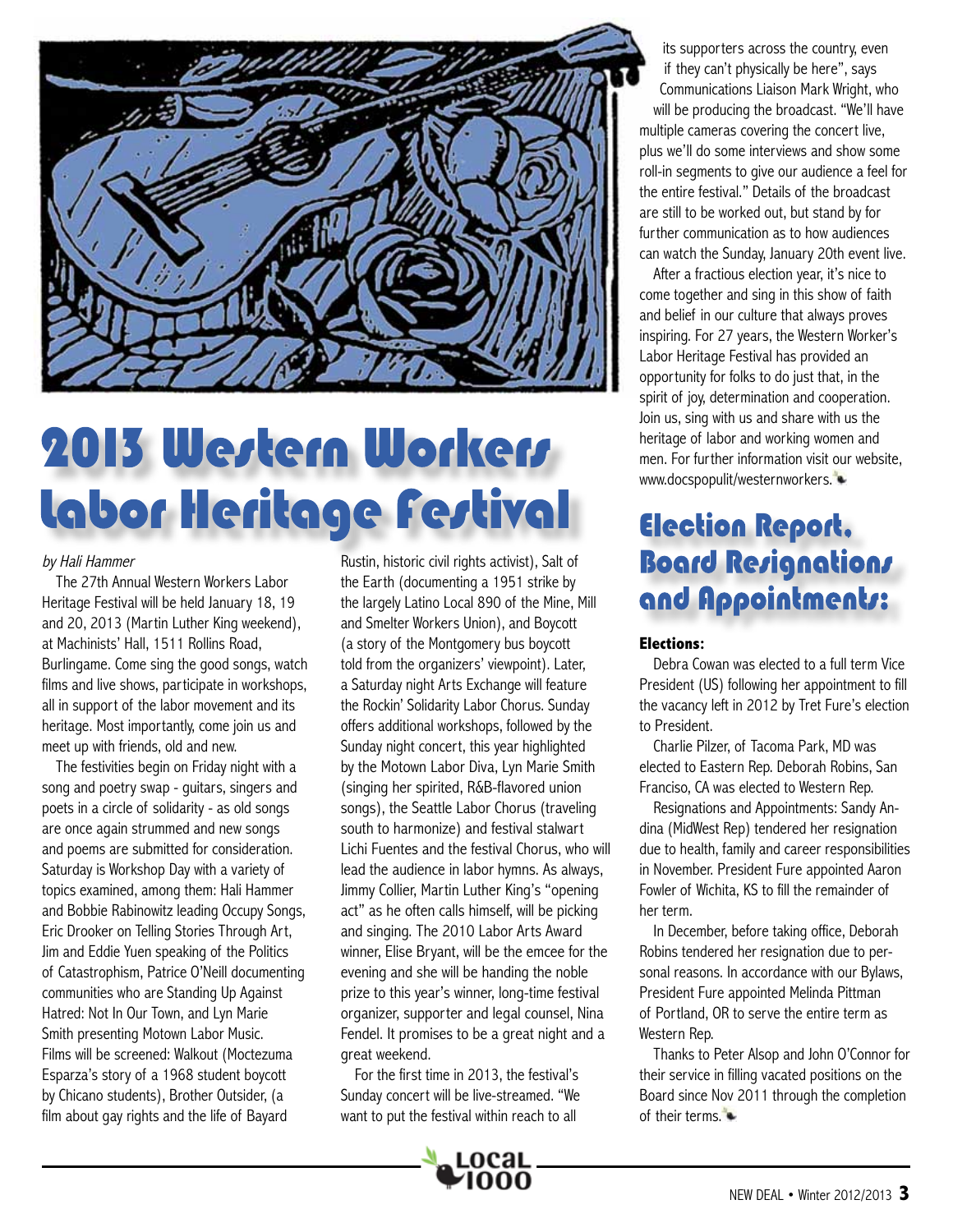# Recommended Amendments Local 1000 in the local 1000 Bylaws

The Local 1000 Executive Board is recommending the following amendments in the Local 1000 Bylaws. The recommendation will be presented at the Local 1000 Membership Meeting on February 20. A two-thirds (2/3) vote of the membership present at the meeting is required to enact the recommendation.

(Language with cross-through (crossthrough) indicates proposed elimination of language. Language underlined (underlined) indicates proposed new language.)

#### **V. FEES, DUTIES, AND ASSESSMENTS**

Section 3. Effective April 1, 2009 all members shall pay membership dues of \$150. Dues may be paid quarterly at the rate of \$40 per quarter. Effective September 1 (or a time coinciding with the effective date of the increase in AFM per-capita, if any, mandated by the 2013 Convention) membership dues will be \$160 plus an amount equivalent to the increase in AFM per-capita, if any, mandated by the 2013 Convention. Dues may be paid quarterly at the a rate of \$40 per quarter equivalent to one-quarter of the annual dues plus \$2.50. Any changes or establishment of membership dues, local initiation fees, reinstatement fees, assessments and dues based on earnings (work dues) may be presented at any membership meeting by a committee appointed by the President and voted upon by members present at such meeting, provided the proposed

changes appear in New Deal at least a month previous to such meeting.

Section 6(a). All members are required to pay dues based on earnings, known as "work dues," at scale wages for all musical service performed subject to the jurisdiction of this Union.

Work dues shall be computed at the rate of four percent of the applicable scale wage on engagements where the Union is not party to an agreement covering that engagement. Work dues shall be computed at the rate of two and one-half (2.5) percent of the applicable scale wage on engagements where the Union is party to an agreement covering that engagement.

Section 6(b). The payment of work dues on all traveling engagements shall be subject to Article 8, Section 8 of the AFM by-laws.

Section 7. Local 1000 Members in good standing who pay more than \$500 per calendar year in work dues shall be eligible for a rebate of an amount equal to the Local's annual dues minus the amount paid to the Federation in annual per-capita dues. This

rebate shall be awarded in the form of a reduction in annual dues to eligible members for each year that they qualify.

W

# at the SOA

by Joe Jencks

We all know that music can play a significant role in social change movements. From labor and peace issues to civil rights and women's rights, music has historically been at the center of all of the effective movements. The movement that sings together is the movement that prevails. Cultural organizing has long been held as an important part of the effort to get any message across. Nowhere in the modern social movements is this idea more present than in the effort to close the School of the Americas at Ft. Benning, in Columbus, Georgia.

Every year in Columbus, thousands and thousands of people gather on the weekend before Thanksgiving for the School of The Americas Watch protest. They demonstrate peacefully with poetry and song, testimonials and puppetry, speeches and solemn processions. What they are challenging, in the finest traditions of non-violent resistance, are the injustices of US foreign policy as relates to Mexico, Central and South America, and the use of US Military forces and US Tax-Payer dollars in the active oppression of our Latina/ Latino sisters and brothers throughout the Americas. It is one of the largest annual social justice gatherings in the United States, and Local 1000 members are there every year, singing, leading songs, and placing their talents in the service of their beliefs.

This annual gathering was started in the early 1980's by Fr. Roy Bourgeois, a Vietnam veteran and Catholic priest. He lived and worked in Latin America as a Maryknoll Missioner for many years. He is also the founder and co-director of SOA Watch. Fr. Roy was moved to action by the human and civil rights violations in Central America, and by the countless atrocities committed by soldiers trained at Ft. Benning. This US-based center for Latin American military training

> has turned out more than 61,000 soldier graduates. And those graduates have been linked to nearly every major human rights violation that has occurred in Latin America since the school's inception 50 years

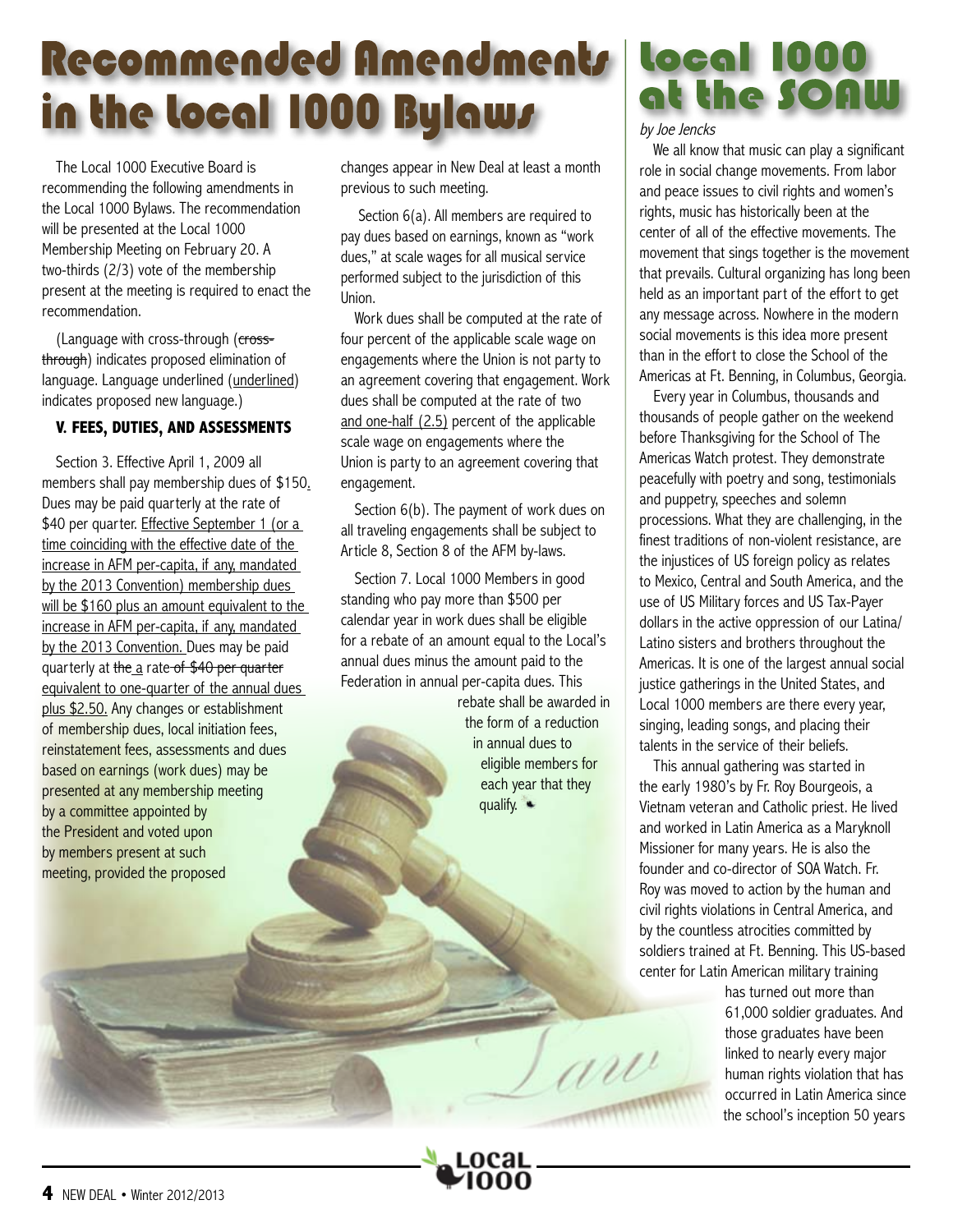ago. SOA graduates were responsible for the assassination of Archbishop Oscar Romero, the Jesuit massacre, and the El Mozote massacre of 900 civilians. With so much violence it would be easy to understand why people might be angry. But the movement led by the SOA Watch is not an angry movement. It is a loving and a singing movement. It honors those who have been killed and disappeared, and it celebrates our capacity to transform the world through our compassion and love.

In between many of the speeches and testimonials, songs are inserted to keep people singing, and keep people engaged. From folk and social justice standards, to spirituals and gospel, to contemporary music of protest, conscience, and community, the entire weekend is an integrated experience, in which music is used to help bring people closer together, creating energy in one moment, and serenity in others. Augmented by various guest artists, the SOAW musician's collective provides most of the musical leadership and song leading. And local 1000 members are always a part of the collective. This year was no exception. Local 1000 members present included Francisco Herrera, Charlie King, Emma's Revolution (Pat Humphries and Sandy O), Jon Fromer, Colleen Katteau, and Joe Jencks. Past year's participants have included Holly Near, Anne Feeney, John McCutcheon, Baldemar Valasquez, and numerous others. For more information on this event, please visit www.soaw.org.

## Introducing... **Colin Dean.** Local 1000 Assistant **Office Manager**

Colin Dean is a professional bassist and composer, a consultant on music business and international affairs. With jazz bass chops and broad experience in the music industry, he brings his experience and energy to serving the members of Local 1000.

He currently serves on the Alumni Board of Directors at the New School, where he is a graduate of both the New School for Jazz and Contemporary Music and the New

School Graduate Program in International Affairs. He also volunteers on the Artists for Peace Concert Series planning committee for SGI-USA, as well as the Justice for Jazz Artists



Committee at AFM Local 802, the Musicians Union for Greater New York. Much of his graduate level research focused on music in international affairs and cultural diplomacy and

he aspires to work internationally using music as a tool to promote peace and conflict resolution.

#### **New Website: www.local1000.org**

Thanks to member Dana Whittle, in collaboration with Debra Cowan and Steve Eulberg, we have a brand-new website. Bookmark it, stop by and poke around and let us know what you think! \_\_\_\_\_\_\_\_\_\_ \_\_\_\_\_\_\_\_\_\_

#### **The AFM Triennial Federation meeting will be held July 22-25, in Las Vegas, Nevada**

Our Bylaws designate our President and Secretary-Treasurer as our first two delegates. By virtue of the size of our membership we are entitled to a third delegate. In November John McCutcheon was elected AFM Federation Delegate. Debra Cowan was elected 1st Alternate and Charlie Pilzer was elected 2nd Alternate.

We offer Congratulations to Local 1000 Member Cheryl Reid who won the ukulele raffle! Ken Whiteley delivered it to her in Toronto after NERFA. Nearly \$2,000 was raised to support our work. Thanks to Marcy Marxer for the donation of the Ukulele package and to Cathy Fink for arranging it.

#### **Local 1000's 21st Birthday!**

 $\Delta$ 

 Founded in 1992, Local 1000 Celebrates its 21st Birthday this year! We'll be celebrating at the Folk Alliance in Toronto at the Delta Chelsea Hotel.

**Membership Meeting**, 4 pm at the Delta Chelsea. This is scheduled before the FA gathering begins, so you don't have to register to attend FA in order to participate in the meeting. If you DO wish to register, as a Local 1000 Member use this code: EARLY

#### **Other events at Folk Alliance:**

With Ken Whiteley as Artistic Director we will present a concert in the Carlyle Room from 8:30-10 pm entitled: **Local 1000** 

#### **Presents:Where Have We Come From, and Where Are We Going?** featuring performing members of the AFM.

We will host our Showcase Free Zone Thurs-Sat nights from 10:30-1:30 am. Room TBD.

Our newest staff member, Colin Dean, will be present and we'll be in the Exhibit Hall.

#### **http://www.folkalliance.org/conference/**



**Please note:** There will be NO Highlander Membership Retreat in 2013. We are Making Plans for 2014.

# **LOCAL**<sup>[000</sup> welcomes these NEW MEMBERS

Sam Baker Evo Bluestein Natalie Bohrn Adam Broome Doug Calvin Dan Costello Rachel Costello Randy Curnew

Debe Dalton Phillips Duncan Wyatt Easterling Kat Eggleston Dave Fry Jan Hammond Stefan Hegerat Jadea Kelly

#### **Reinstated Members**

LOCAL \_

Chris Koldewey Arthur McGregor Wendy Moore Teresa Morini Miranda Mulholland Kate Reid Alex Ricci Dana Robinson

Aengus Finnan Anthony Rinaldi George Wurzbach